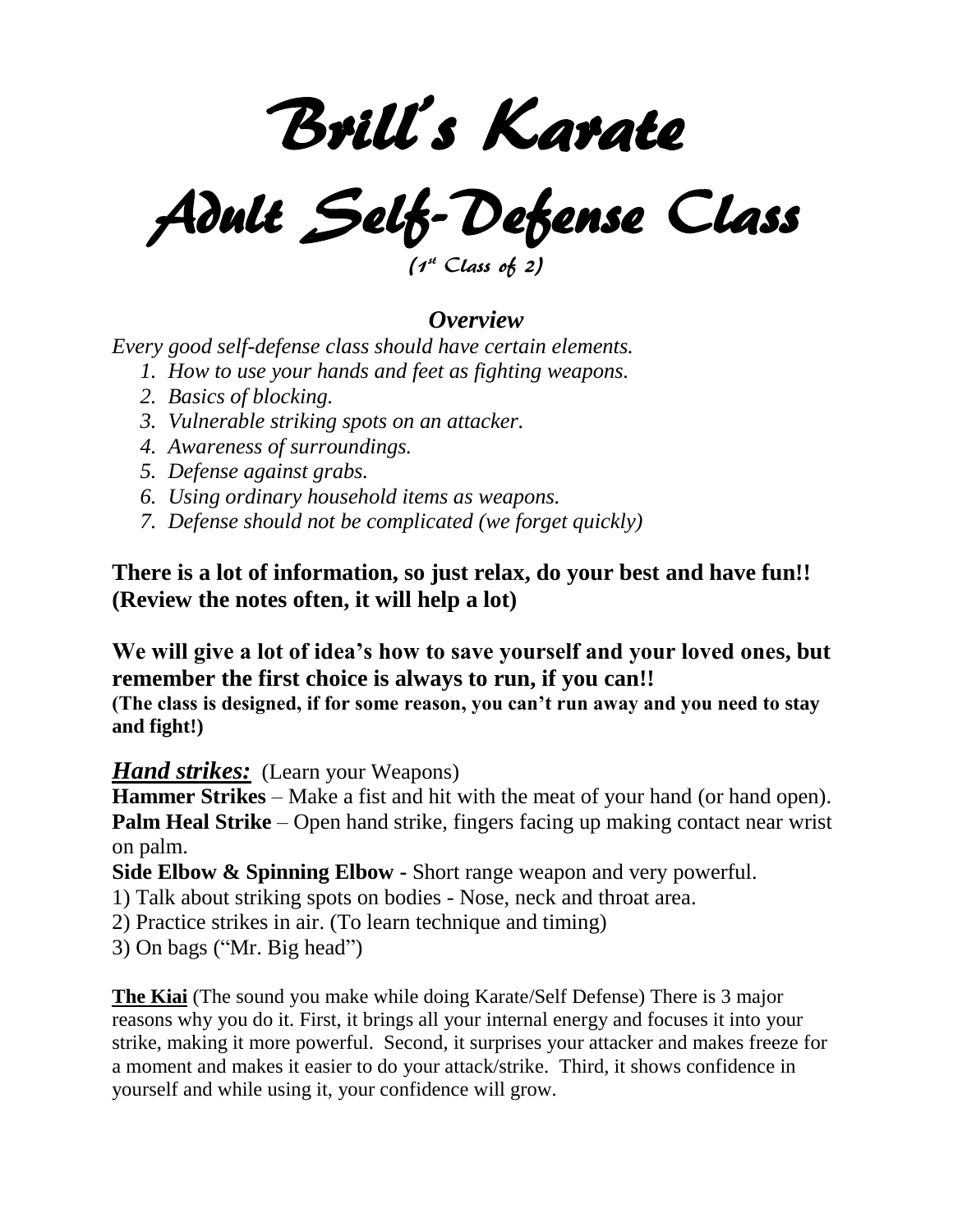*Stretching:* While talking about safety features briefly explain.

*Do not look like a victim –* Whenever you are in public always look Confident, look up, and at people, move fast and feel strong (My class will help), and never be looking down at your phone. (Once in your car, lock the doors and try to get going) ((don't spend time reading my manual at this time))

When parking your car in a parking lot put it under the lights, mostly if there is any chance it will be dark when you get back. Pay close attention to where you parked, so you don't spend time wandering around the parking lot, that just invites trouble. Take notice of landmarks where you parked (not the big truck next you, it can drive away), or use your phone to take pictures. Don't click your door locks with the remote when you are very far from the car, because an attacker will know you are coming and give him time to get to you at your car. (unless you want to do a disgusting move to him, you will see later in the Manual)

Get into the habit about 10 feet away, when walking up to your car start looking under it for carjackers. (They cut your Achilles tendon by your foot) *"I know, Gross!"* Before you get in the car, just take a quick look to the backseat; make sure no one is hiding under a blanket or anything you had back there. In fact, don't keep blankets or clothes on the back seat as they can use them to hide (keep that stuff in the trunk), over time this will become a habit.

When you are approaching your car (but still kind of far) and someone is standing near it and you get a bad feeling, we will go over the best ways to handle this scary situation.

If you are ever confronted by an assailant in a public place and you want to yell for help, there is a much better way to do it than use the word "help" because unfortunately a lot of people turn a blind eye and don't want to get involved/help. There is a way to get maximum attention and get the most amount of people to your aid!

Never ever go to a second location, do anything to stop it, yell, scream, fight! If you are in a car with an assailant crash it, jump out of it, do anything you can! However scary it seems to stop him, it will be 10 times scarier at a second location.

(I like jumping out just before he and the car go off a cliff)

# *Kicking:* (Legs, your Strongest Weapons)

**Snap kick** – Kicking with the top/instep of your foot, in an upward direction.

**Knee strike** –Bringing your knee up, very natural move.

**Side kick-** Bottom of foot, like breaking a stick on a wall.

1) Talk about striking spots on bodies. Groin, Knees and Face when made to bend down.

(Knee strikes are very powerful, so it will do damage to almost anywhere you hit.)

2) Practice strikes in air. (To learn technique and timing)

3) On bags ("Mr. Big head")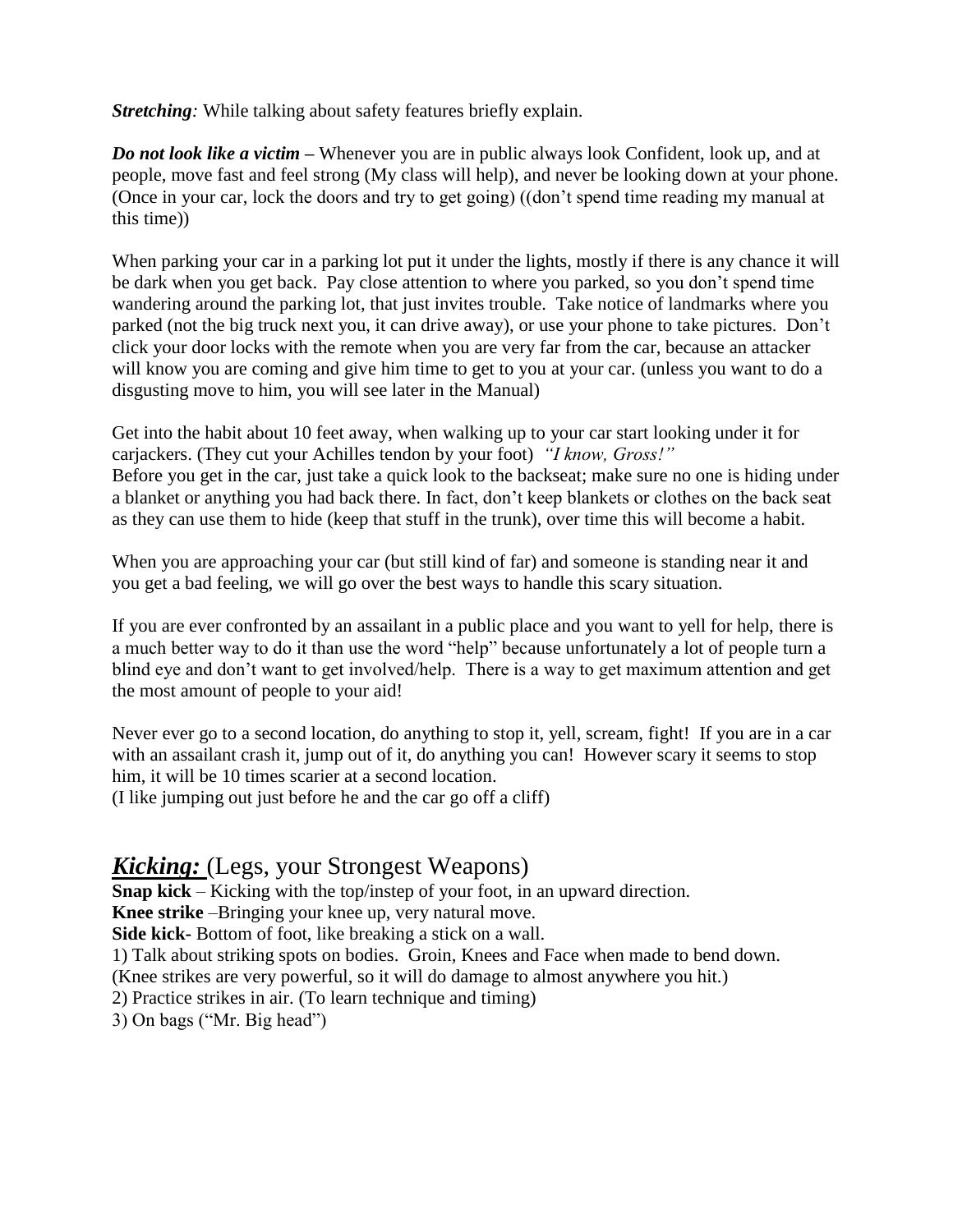#### *Do some basic blocks:*

Keep your hands open while swatting at the strike. Your hands should be up protecting your face, then cross your body to block the strike: For example, your right hand is up then cross to your left side to block. Any part of your hand or arm is OK. Practice blocking for a short time with partners (go easy and soft) one person punch and one block, or if we have enough helpers they can do the punching.

### *Grabbing & Poking (eyes and groin):*

**Grab the groin** and crush it (Yes that hurts!)

**Box the ears** – use the palm of your hand to clap the ear/s, this will take out his equilibrium.

**Poking the eyes** – the best way is to grab and hold the head and stick your thumb/s in the eyes. (Very effective)

If you are on the **ground** with the attacker on you, this is a great time for grabbing, poking, boxing the ears, and the disgusting thing. (Coming next!) (We talk about some theories when you are on the ground and what to do, but we don't go on the ground in the 2 day self-defense class, that would come later in a persons training)

*Disgusting things that work* – If he puts his hands on you, or if it is available, grab **One** of his fingers and rip it backwards. Snap it in any direction it's not meant to go and this will disfigure him pretty badly and most likely end the attack. If not, keep messing with the broken finger and if he is protecting his hand, just poke him in the eye, or strike the groin. (He will be sorry he messed with you!)

*The next one* – Grab his ear tightly, bringing it up and then down in a fast snapping motion and this will take his ear off his head. This works easily because the only thing that keeps the ear on his head is skin and it takes much less effort then you would think to rip it off. This helps with 2 big problems: first, now he has a time problem because he will bleed out quickly, so no time for a  $2<sup>nd</sup>$  location. Second, if there are multiple attackers, the others generally get sick when they see it and run away. (The other attackers will agree with me, that is gross!)

*The next next one* – Grabbing 1 of his hands with your 2 hands having 2 of his fingers in each of your hands, then in one powerful snapping motion, rip the fingers apart like a wishbone, tearing his hand down the middle. (Yes Yuck, Super Gross!!)